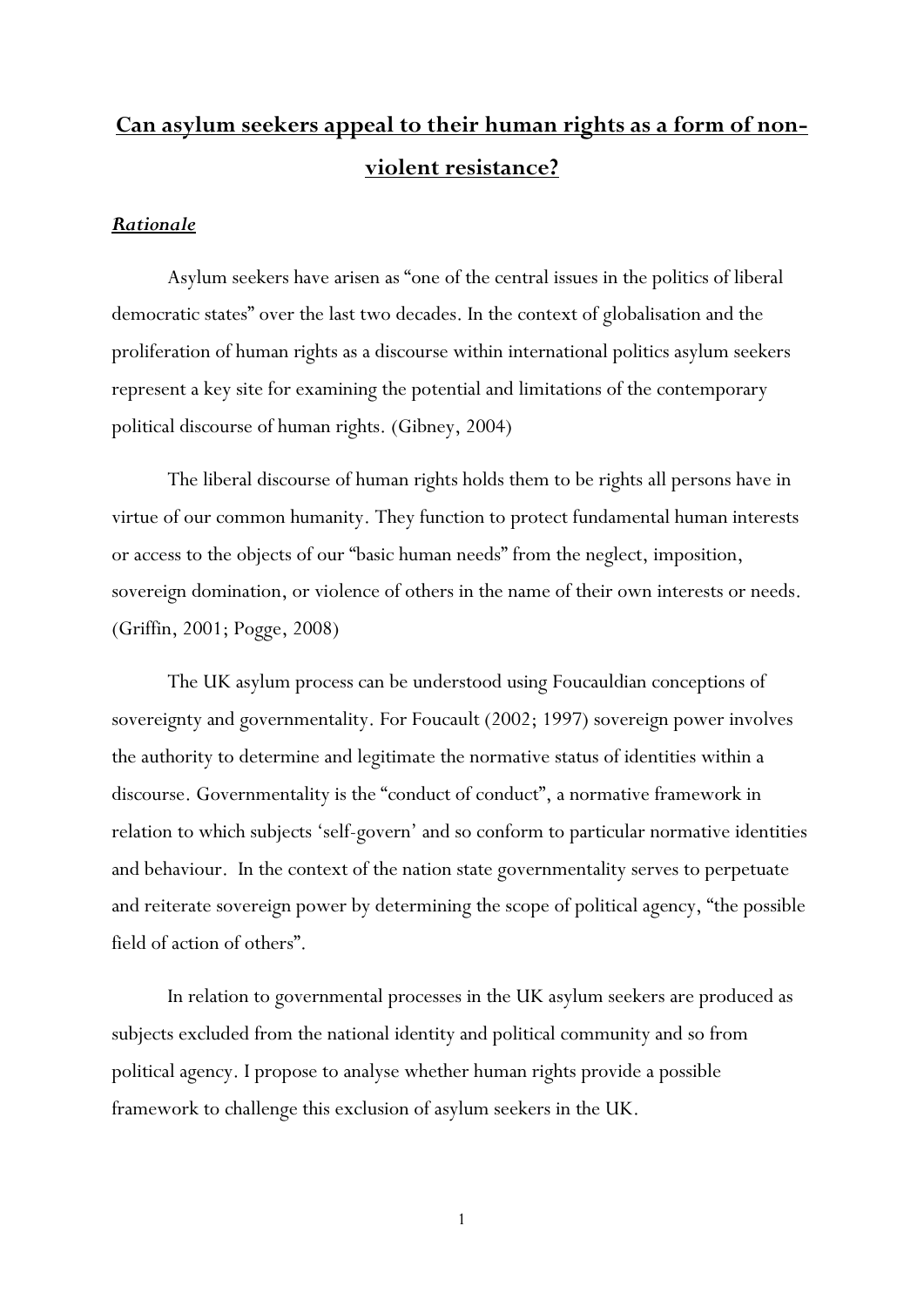Poststructuralists criticise how the liberal assertion of a particular conception of the 'human' subject as the universal condition for the possession of human rights radically limits the possibilities of political agency and is necessarily exclusionary. (Peterson, 1990)

My research shall examine how the liberal human rights discourse itself constitutes a process of governmentality that reinforces the exclusion of asylum seekers from political agency and therefore is insufficient as a framework for resistance against such exclusion. Moreover I shall examine whether a poststructuralist alternative theory of human rights may suggest possible strategies for such political resistance.

#### *Research Contribution*

In order to consider the strategic potential of human rights as resistance, I shall combine Pin-Fat's (2000) theory of (im)possible human rights with Butler's (2004; 2009) theory of ethical non-violent resistance.

Pin-Fat argues that the discourse of liberal human rights is a "language game" involving a contest over who is to 'count' as human and so is recognisable as a political agent within the realm of political possibility.

 For Butler, our inherent "vulnerability" to each other places an ethical responsibility on us engage in non-violent resistance to exclusionary modes of government in society. This involves an aggressive, yet peaceful, struggle *for and with* the foreign 'other' and a performative, experimental criticism of governing societal norms so as to open up the space for ethical political relations based upon recognition of our inseparability *and* our difference.

My research shall examine whether, by understanding human rights as a contest over who 'counts', appealing to human rights can be seen as a strategy of non-violent resistance against the political exclusion and resulting vulnerability of asylum seekers in the UK.

2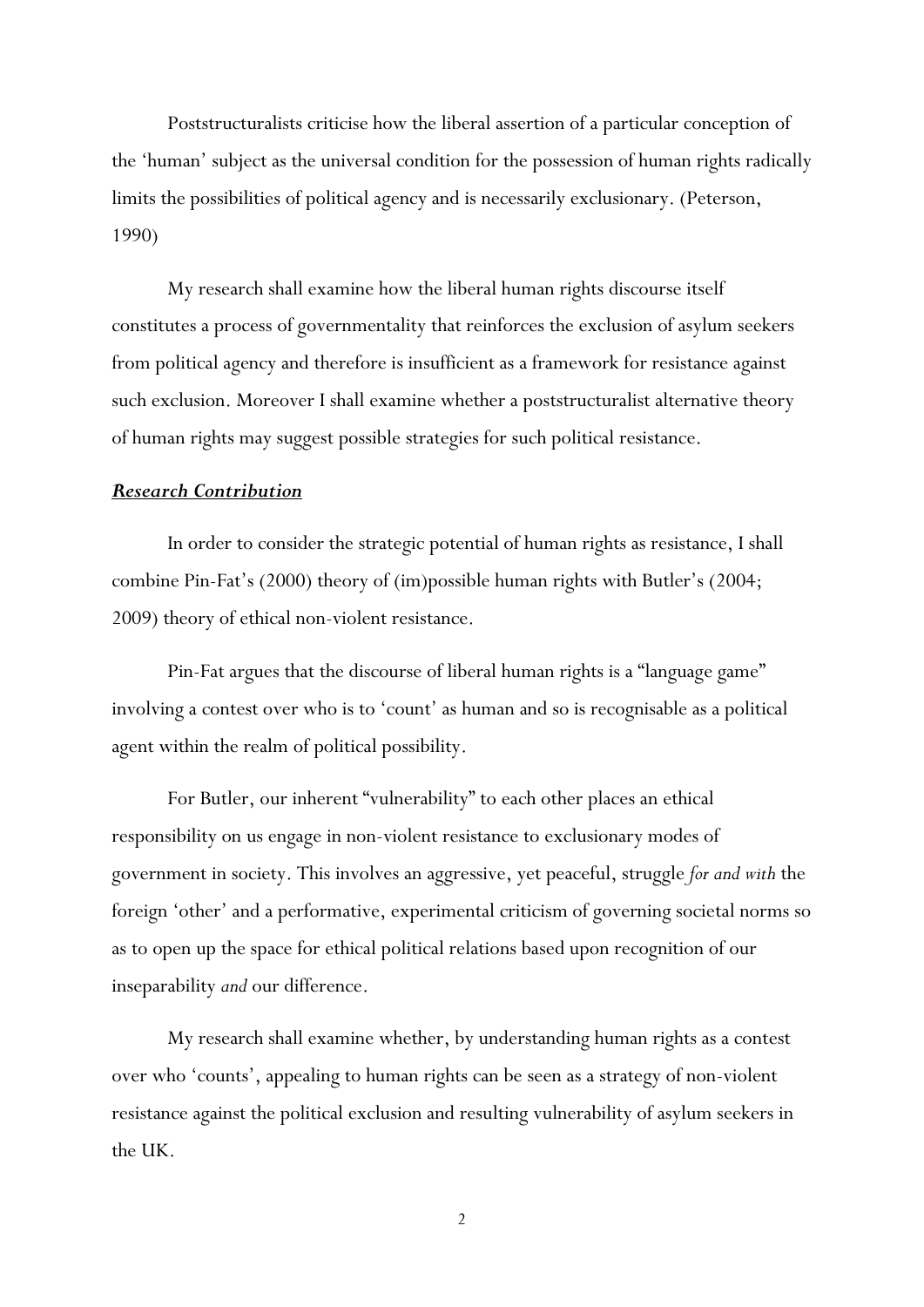My research shall be an empirical contribution to theories of modern state governmentality as well as to on-going poststructuralist critiques of political and philosophical liberalism.

I shall contribute to wider debates concerning the possibility of resistance in the face of pervasive governmentality and sovereign power. By applying this particular theoretical approach to the empirical study of asylum seekers, I hope to identify possible sites and strategies of non-violent resistance thereby enhancing understandings of the form resistance may take and so provide suggestions for reimagining international politics generally and UK asylum policy more specifically.

I propose to research the possibility of a non-violent and 'productive' resistance and so demonstrate how human rights are a continuingly relevant and powerful force for ethical and political change within international politics.

#### *Departmental Fit*

Within the Centre for International Politics at University of Manchester my research is directly relevant to the work of Dr Veronique Pin-Fat. As well as benefitting enormously from Dr Pin-Fat's supervision, my research shall contribute to Dr Pin-Fat's research by offering an original perspective from which to develop her theory of human rights. I shall contribute to Dr Pin-Fat's research insofar as it is an empirical application and exploration of her theory.

My research is also relevant for Dr Cristina Masters' research on Foucault, governmentality, Butler, and security and through her supervision my research will greatly benefit from her expertise in these areas. Furthermore, both Dr Pin-Fat and Dr Masters have successfully collaborated in supervising several PhDs.

There are several research groups at University of Manchester, such as the Poststructural and Critical Thought Research Cluster and the Poststructuralism Reading Group, within which my research would be perfectly placed and which would provide an

3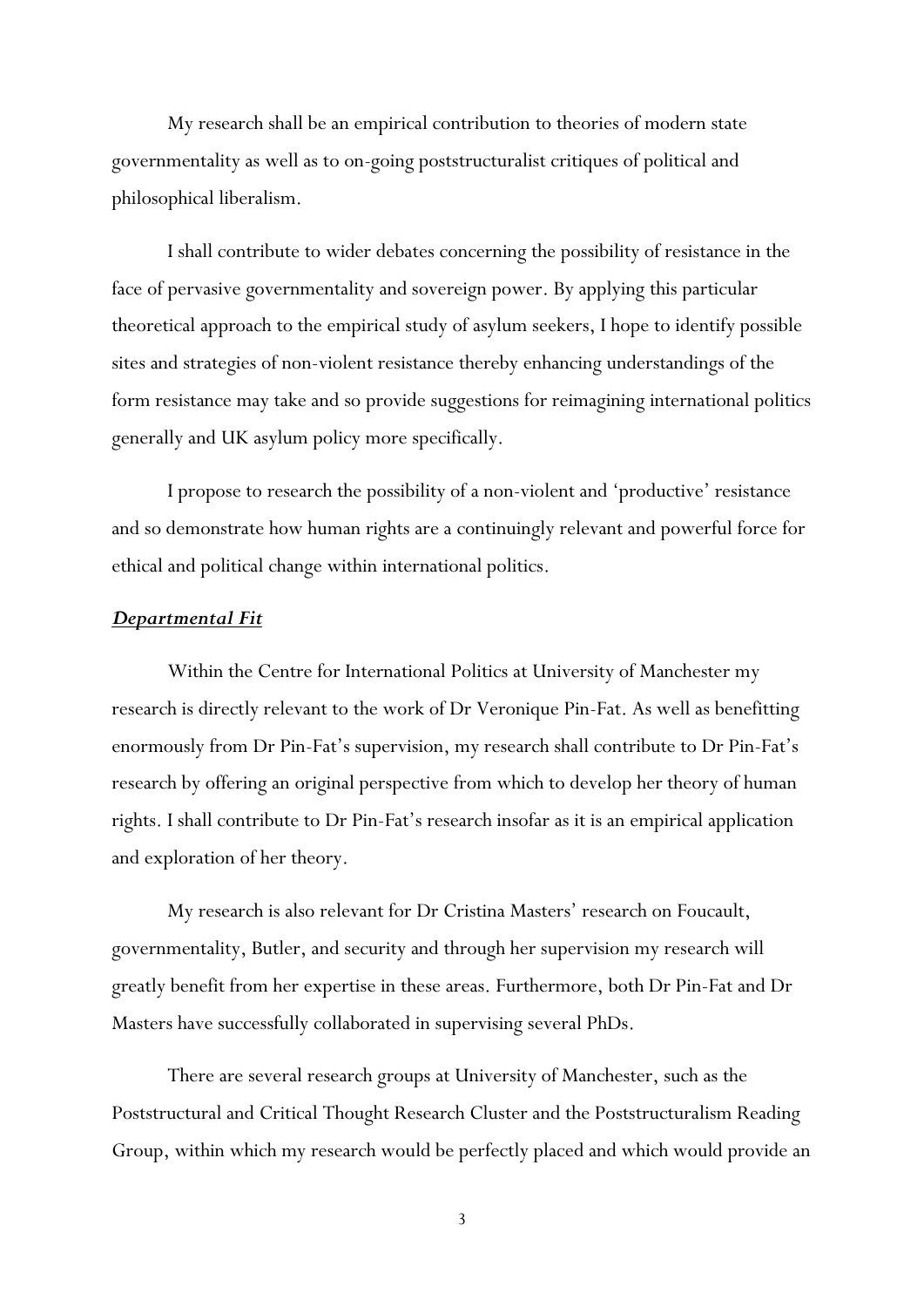invaluable intellectual environment in which I will be able to present papers and receive feedback and which will offer me the resources necessary to the successful development of my research.

Additionally, the Manchester Centre for Political Theory (MANCEPT) offers the opportunity to engage with contemporary liberal political theory directly and rigorously alongside leading liberal justice and rights theorists such as Prof Hillel Steiner, Dr Jonathan Quong, and Dr Tom Porter. This will provide the opportunity to develop my critical understanding and arguments concerning liberalism so as to improve and refine the criticisms within my research.

#### *Methodology*

1

My research shall involve a comprehensive analysis of the strategic potential of human rights through examining processes of governmentality and resistance within law, government policy, human rights theory and human rights practice, for example by charities or NGOs such as Boaz Trust in Manchester.

As a case study asylum seekers exemplify how, in relation to state governance, the liberal human rights framework produces certain subjects as politically excluded and so constitutes a process of governmentality.<sup>1</sup>

My research shall focus on how liberal theory and government policy identify asylum seekers in ways that enable their political exclusion in practice, and how alternative ways of identifying them provides strategic potential for NGO, charity and campaign approaches that challenge the dominant government practices. To do this I shall implement a methodology of poststructuralist narrative analysis for which I have identified the following sources: (i) legal documents such as the Universal Declaration of Human Rights, the UK Immigration, Asylum and Nationality Act 2006, Criminal Justice

 $<sup>1</sup>$  Produced, for example, within international edicts such as Article 14 of the Universal Declaration of Human</sup> Rights (UDHR) and the 1951Convention Relating to the Status of Refugees (CSRS).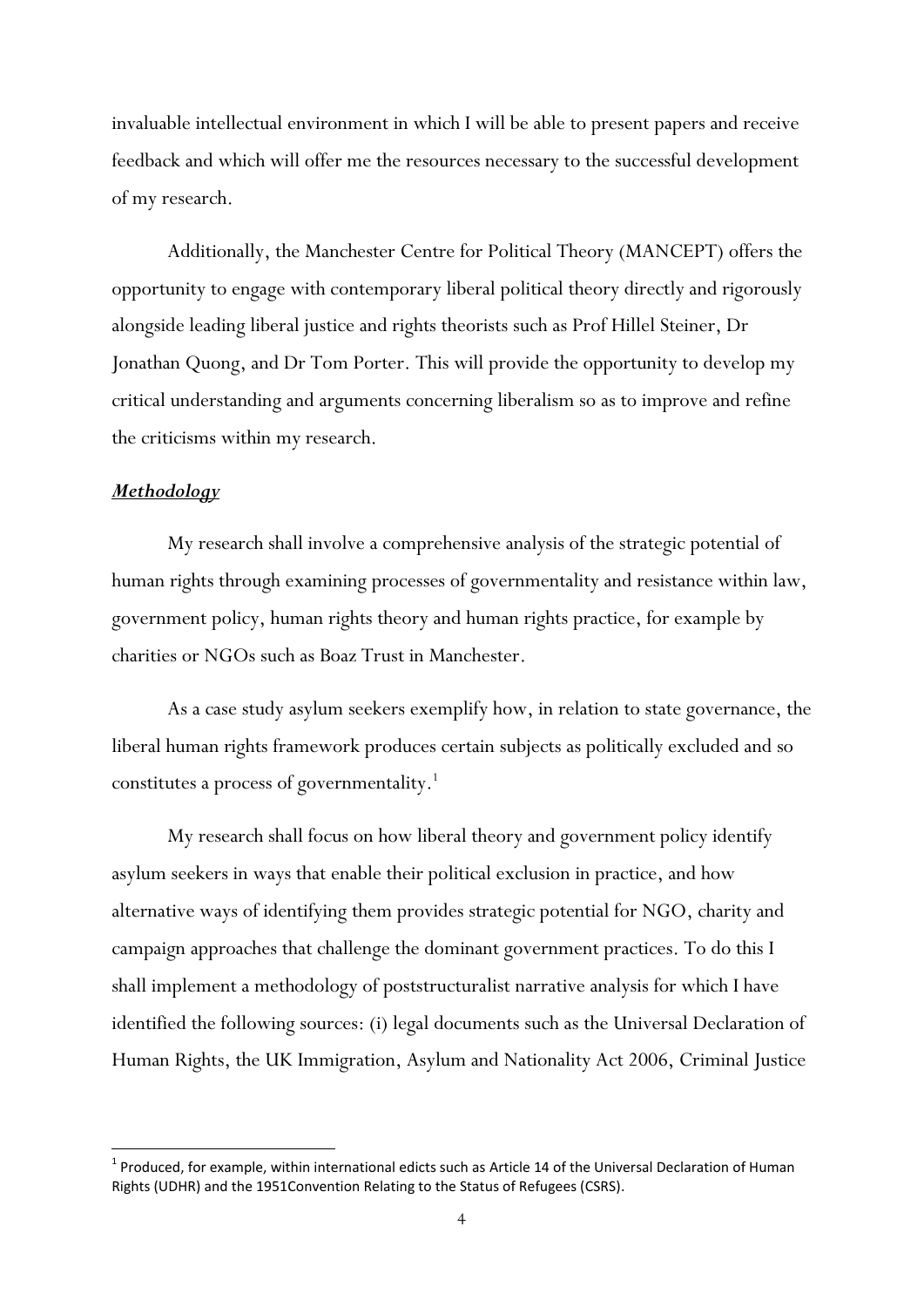and Immigration Act 2008 and Borders, Citizenship and Immigration Act  $2009;^2$  (ii) government policy documents such as UKBA 'asylum policy instructions';<sup>3</sup> (iii) speeches and press releases given by government politicians; (iv) the manifestos, mission statements, policy documents, campaign plans and publicity statements of NGOs such as Amnesty International, charities such as Boaz Trust and other campaign groups such as Student Action for Refugees.

#### *Preliminary Chapter Design*

Introduction

Chapter 1: Liberal Human Rights: Universalism and Enforcement

Chapter 2: Human Rights in Law and Government Policy

Chapter 3: Asylum Seekers: Political Agency and Exclusion

Chapter 4: Strategic Human Rights in Non-Governmental Organisations

Chapter 5: Appealing to Human Rights: Asylum Seekers, (Im)possibility and Resistance

Conclusion

 2 These may be found online[: http://www.legislation.gov.uk/all?title=Immigration](http://www.legislation.gov.uk/all?title=Immigration)  $3$  These, among others, can be accessed online here:

<http://www.ukba.homeoffice.gov.uk/sitecontent/documents/policyandlaw/asylumpolicyinstructions/>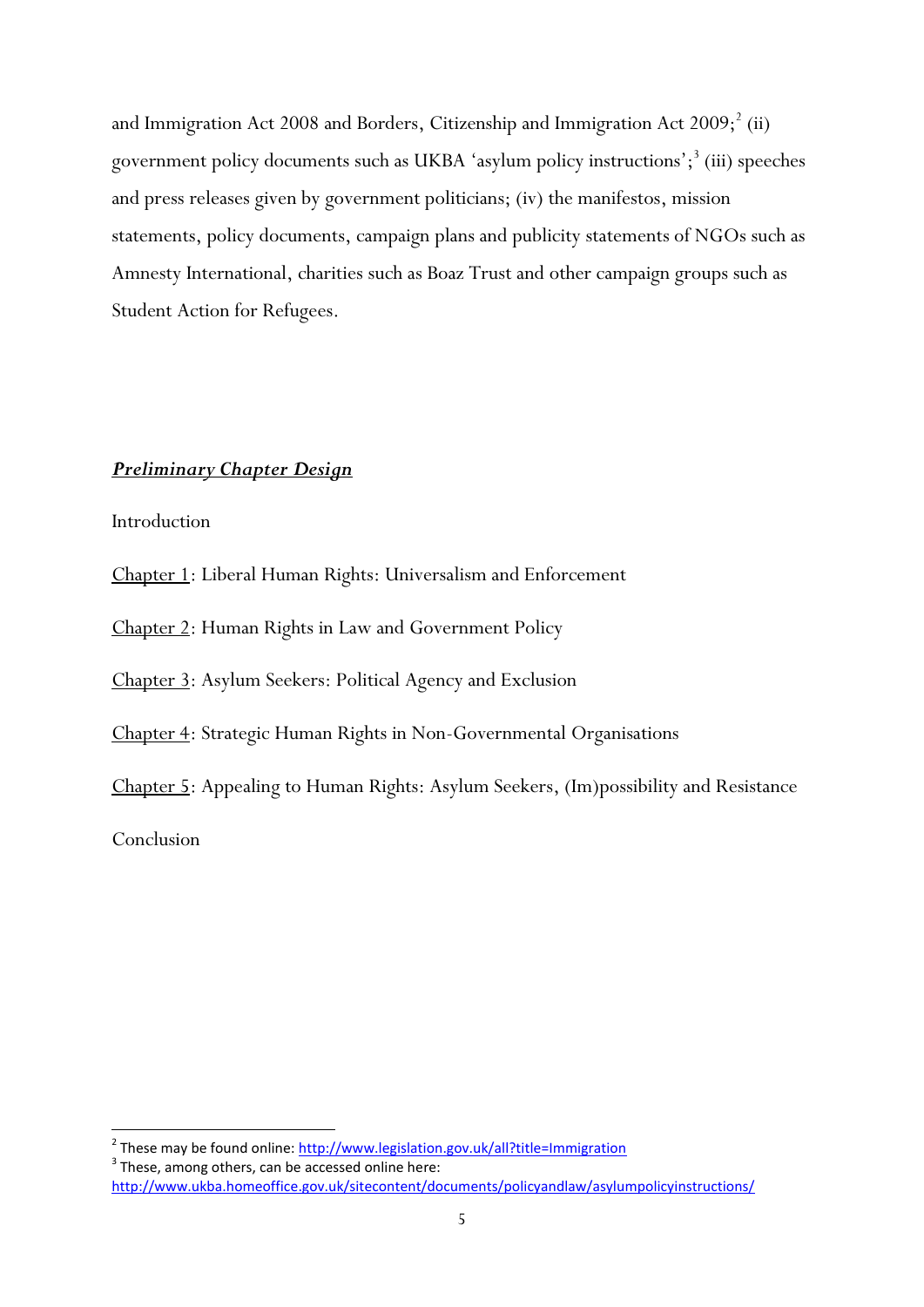## *Completion Timeline*

### **Year 1:**

- Identify, contact and arrange fieldwork participation in NGOs.
- Additional research training and research design.
- Research and write Introduction and Chapters 1 and 2.

### **Year 2:**

- Carry out fieldwork and collate data collected.
- Research and write Chapters 3 and 4.

### **Year 3:**

- Research and write Chapter 5 and Conclusion.
- Revision and amendments.